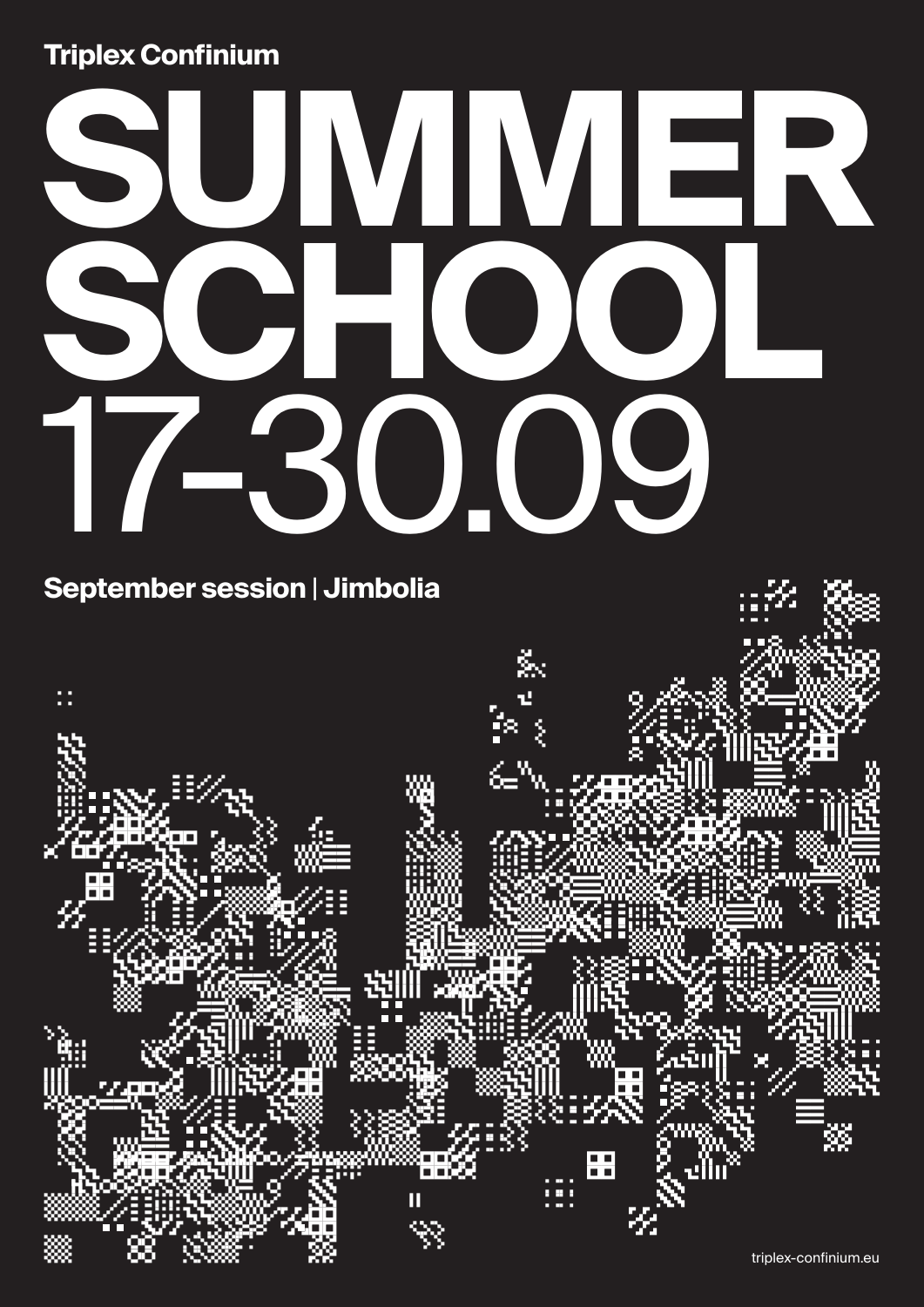**Triplex Confinium Summer School Jimbolia**

## **[Apply](https://form.123formbuilder.com/5980372/triplex-confinium-summer-school-application-form) by the 1st of September and get your scholarship!**

The creation of these resources has been (partially) funded by the ERASMUS+ program of the European Union under grant no. 2019-1-RO01- KA203-063881. Neither the European Commission nor the project's national funding agency ANPCDEFP are responsible for the content or liable for any losses or damage resulting of the use of these resources.

| <b>FAUT</b>  | Facultatea de Arhitectură și Urbanism din<br>Timisoara                |
|--------------|-----------------------------------------------------------------------|
| <b>UNS</b>   | Univerzitet U Novom Sadu                                              |
| <b>SUSKO</b> | Sofiiski Universitet Sveti Kliment Ohridski                           |
| <b>UAUIM</b> | Universitatea de Arhitectură și Urbanism "Ion<br>Mincu" din Bucuresti |
| <b>BME</b>   | Budapesti Muszaki Es Gazdasagtudomanyi<br>Egyetem                     |
| <b>DEB</b>   | Debrecen Egyetem                                                      |
| <b>UBB</b>   | Universitatea Babes Bolyai                                            |





Supported by

















喜



Media<br>partner



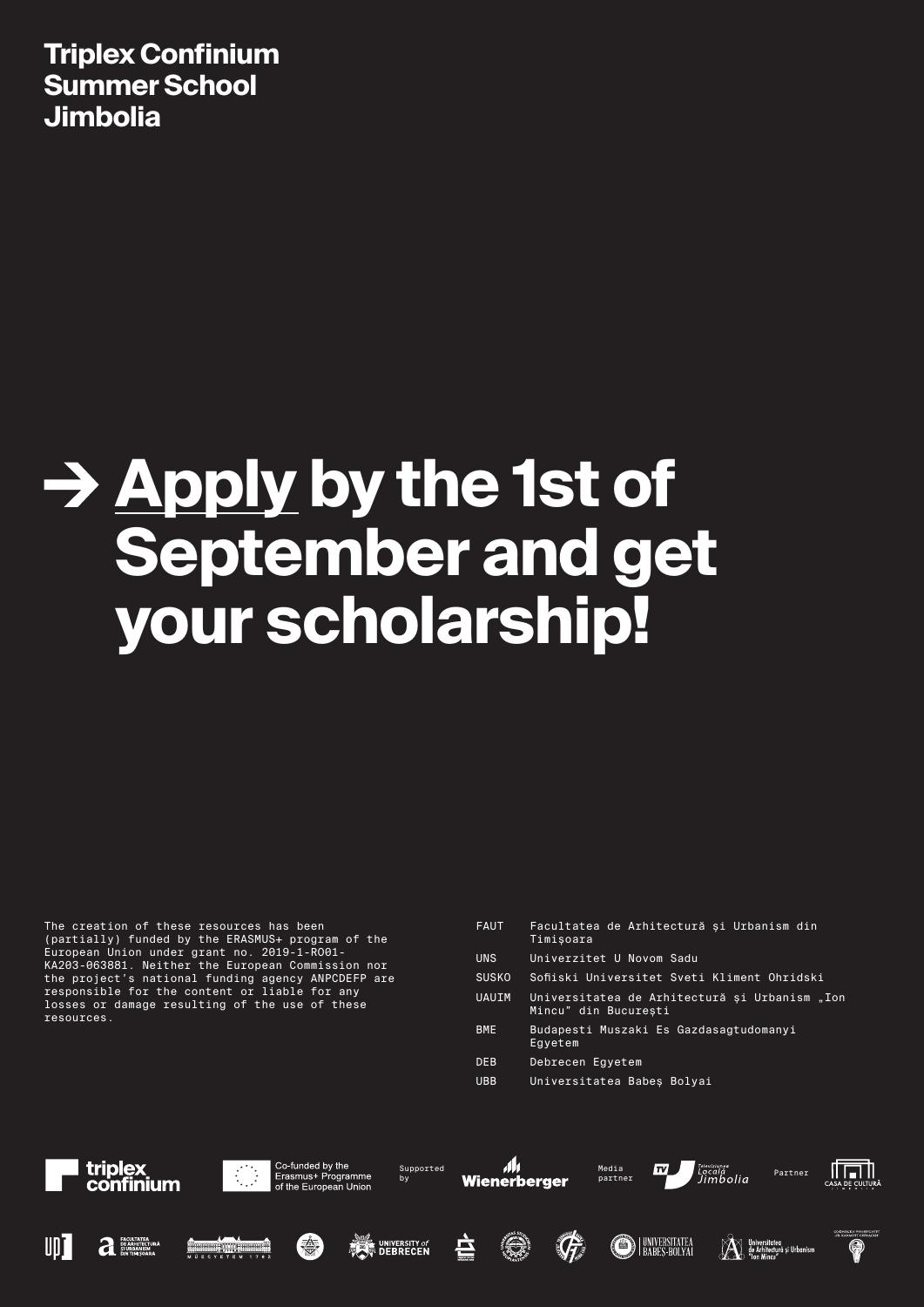

| <b>Triplex Confinium Program</b> | 4              |
|----------------------------------|----------------|
| <b>About the Summer School</b>   | 5              |
| <b>Schedule</b>                  | $\overline{7}$ |
| <b>Lectures</b>                  | 11             |
| <b>Workshops</b>                 | 14             |
| <b>Scholarship and Admission</b> | 17             |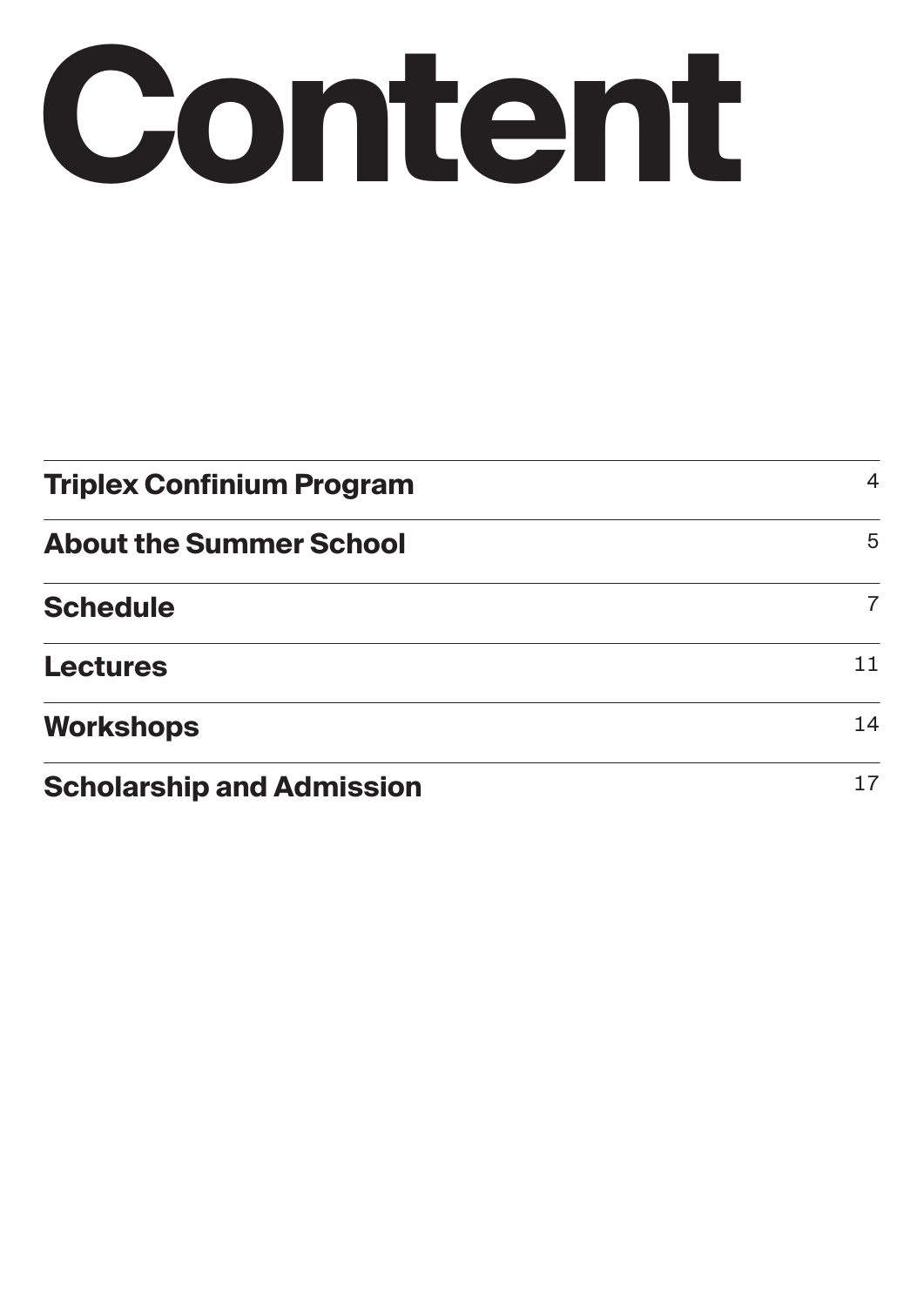# **Triplex Confinium Program**

Triplex Confinium is an ERASMUS+ strategic partnership between the architecture schools in, and around, the DKMT Euroregion. In all, it encompases five architecture schools of different sizes, a geography faculty and a sociology department.

From its onset Triplex Confinium's mission was to tackle the gaps and mismatches between partner countries educational programs within the field of architecture, while, at the same time, looking at the spatial discontinuities along the borders of Hungary, Serbia and Romania. But these discontinuities, gaps and mismatches include not only real observable territorial issues. They can be as easily traced along the lines of national accreditation systems within higher education, teaching methodologies, and thematic interests. Naturally, partners agreed to search for some common ground. This could be mapped physically, in the territory spanning between our schools (our common hinterland), as well as academically, through learning experiences leading towards a new joint curriculum. A hybrid program that mixes different educational modules with a competition, showcasing not only the schools themselves but the many missions future architects will be faced with when dealing with this hinterland.

The program is imagined as a flexible international curriculum with three main components:

- The Open Competition
- The Summer Schools
- The Debates

**The Open Competition** is an invitation to all students and young professionals in Romania, Hungary and Serbia to engage in a project driven debate about the future of the architecture education and profession in the hinterland.

**The Summer Schools** (September 2021 and April 2022) will provide students from the Triplex Confinium partner schools competencies related to critical thinking, site exploration and project implementation.

**The Debates** will bring together stakeholders relevant for both the analysis and improvement of the methods tested within the program, but also for the further dissemination of the project results.

We strongly believe that the competition, the learning modules and on site experiences, as well as the final proposed projects should allow students and tutors with different backgrounds and academic levels from all neighbouring countries to discover each other, as well as their professional condition within these hinterlands.To achieve our mission we have chosen to look at this territory using a conceptual framework that captures the very essence of this region's material and immaterial culture, its main building block: brick.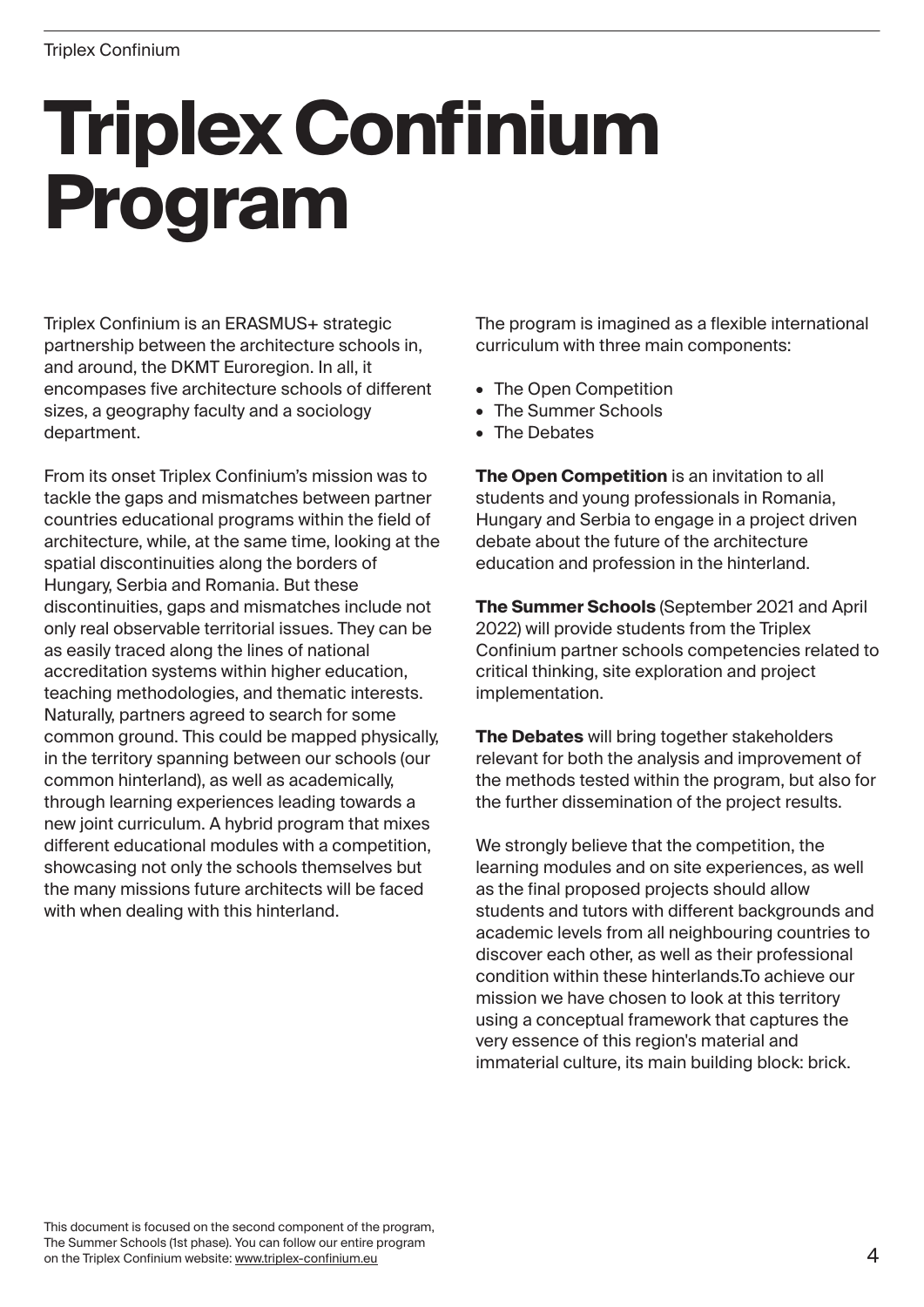# **About the Summer School**

The two summer schools to be held in Jimbolia (September 2021) and in Kikinda (April 2022) are fundamental learning, teaching and training experiences, placed at the very core of our partnership. They will provide tutors and students from partner countries with a first opportunity to work together in a common setting, focusing on a unique and dedicated topic: the research of our common baukultur, and the further development of the Think Brick competition brief.

During two weeks of on site experiences, field trips, and common lecture series, participating students will actively engage with the competition site and its surrounding area, while taking part in specialised research teams, focused on the multidisciplinary topics that will ultimately enhance the competition brief.

The Jimbolia summer school is designed around 2 of the 3 main teaching modules, (*Critical Thinking* and *Exploration*) while the second summer school in Kikinda will deal with the third one, focused on *Implementation* procedures. These three pedagogical modules offer the necessary means to approach the problem statement of the project the need to understand and redefine a multinational cultural area alongside the borders between RO, HU, RS. as well as the need for learners (future young professionals) to overcome their role of simple service providers for public or private enterprises and more frequently take on the role of active critical thinkers that formulate problems and help initiate projects alongside authorities or private bodies.

The Jimbolia Summer school is designed around a lecture series and several workshops. The *critical and theoretical framework* presented in the fisrt week, prepared by tutors and keynote speakers, will set up the basis for the field research module with lectures on the history of the area, urban anthropology, field investigation methods, and digital tools for data collection, but also on links to similar practices that have been identified as possible references. By introducing this module as the base of the learning program, we take a clear stance towards education as a tool for preparing generalist independent thinkers that can more productively and successfully engage the digital information flood and available technical resources, that are more likely to sustain a lifelong preoccupation for learning and constantly assessing their impact as thinkers and professionals and members of society.

The second week will be dedicated to field research workshops that will test and apply the knowledge and methods presented during the first week. This *Exploration Module* responds to the need for students to understand the research area in-depth before acting upon it and is focused on tools for exploring, understanding and describing conditions in the territory. Partners understand that each profession has areas of interest or, metaphorically speaking, certain visibility filters through which only certain phenomena can be observed. Partners will work together in order to understand the different nature of these filters, specific biases of each field and possible complementary situations. It is expected that architecture will provide tools for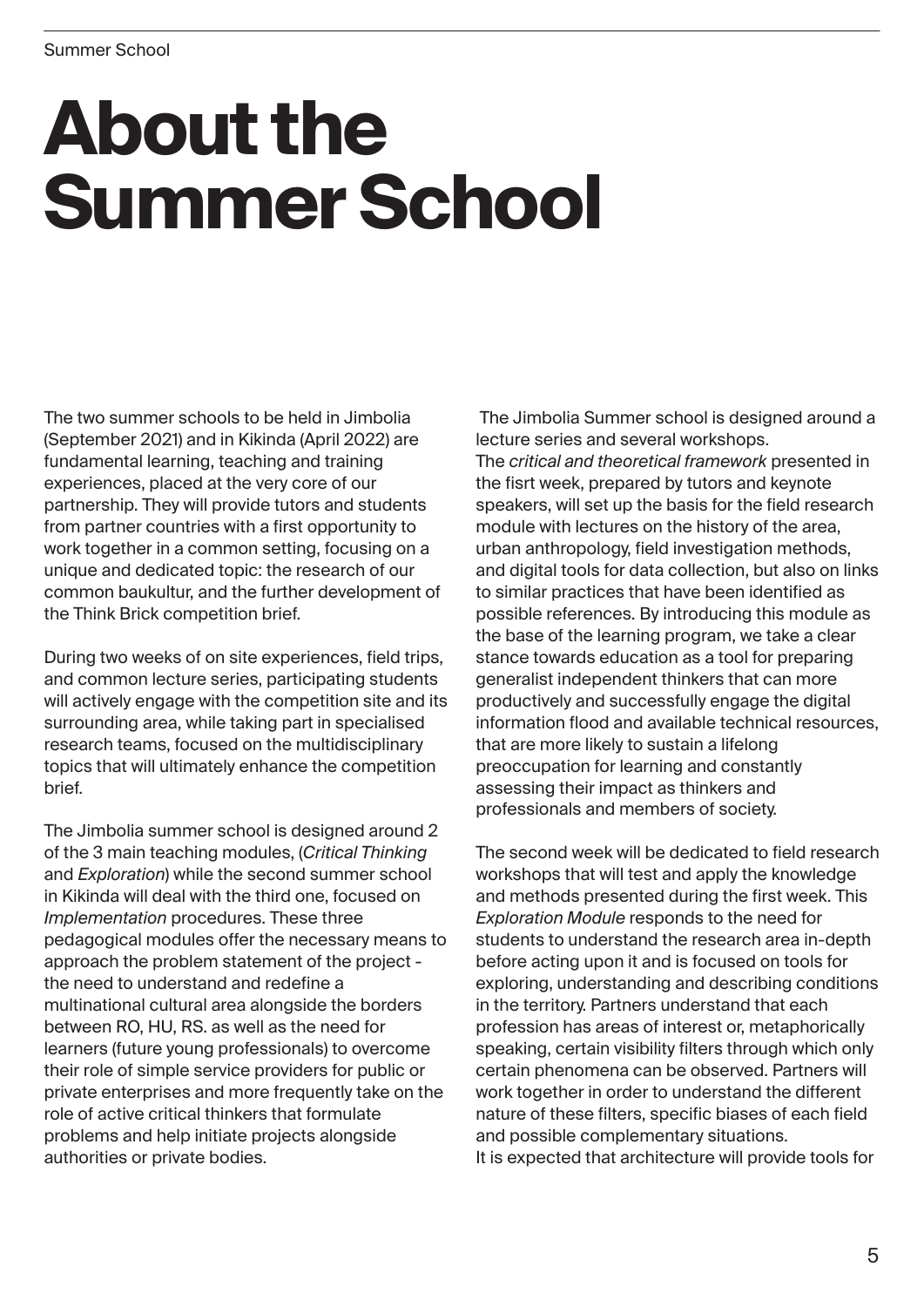understanding the physical structure of a territory, community, settlement; anthropology will provide tools for qualitative understanding and geography tools for quantitative understanding of an area.

The immersive workshops designed for the second week will map the competition site, its place within Jimbolia's urban and natural geography, its phenomena as well as material manifestations of all scales and sizes. Special emphasis will be placed on collaborating with local actors and communities.

During its final days, dedicated to the production of the Atlas - the document that will be enhancing the competition brief - students will compare, debate and edit collected data using several digital tools.

It is highly recommended that willing contenders and selected students are able to take part in both summer schools, as learning activities will be correlated.

The total duration of the summer-school is 14 days.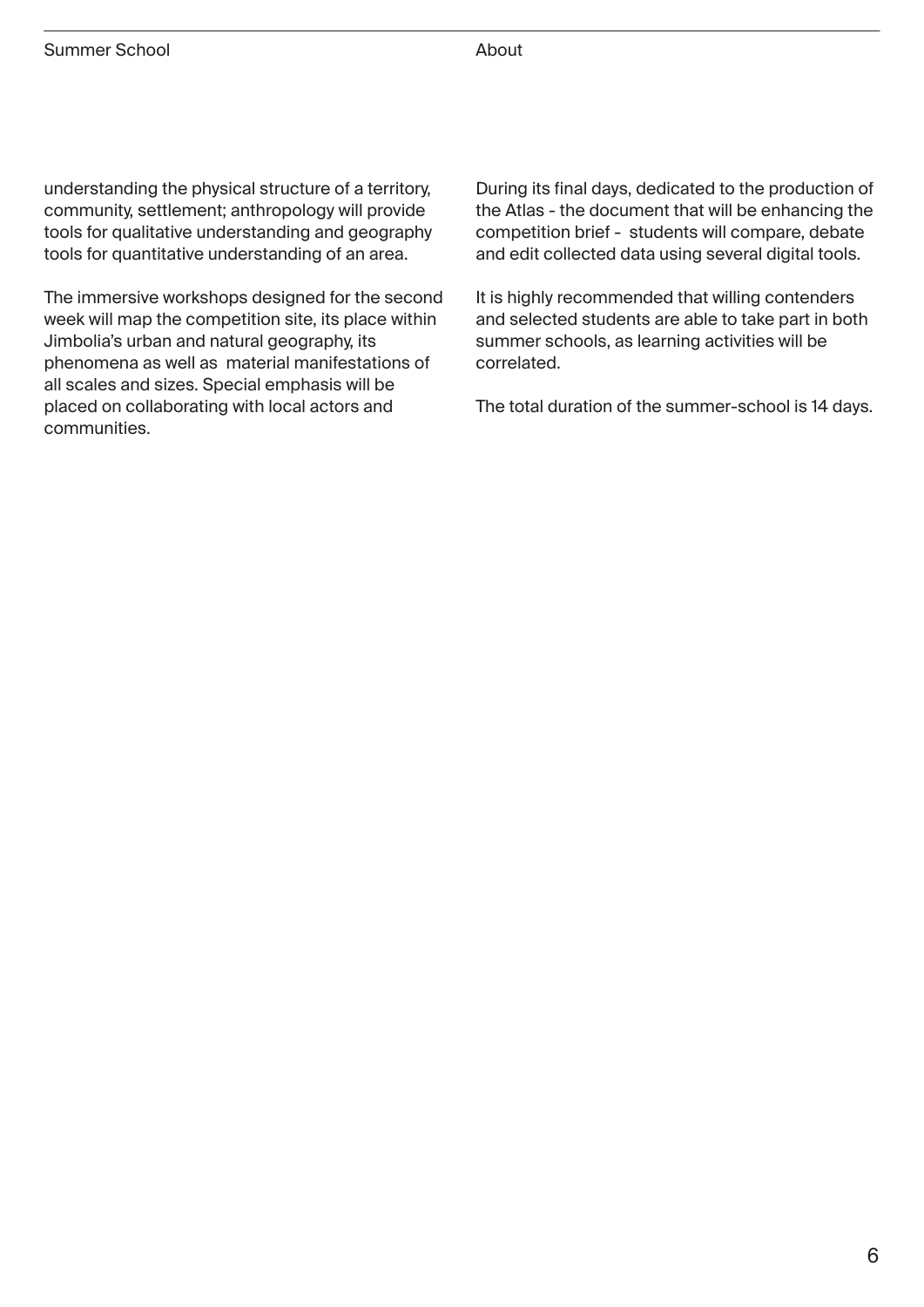#### Summer School

# **Schedule 17–30.09**

| <b>Friday, 17.09</b> |                                                                                                                 | <b>Timisoara</b><br>FABER, Peneș Curcanul 4-5 |
|----------------------|-----------------------------------------------------------------------------------------------------------------|-----------------------------------------------|
| $09:00 - 18:00$      | <b>Arrival</b>                                                                                                  |                                               |
| $18:00 - 21:00$      | <b>Participants Welcome</b><br><b>General Project Framing</b><br>- Cristian Blidariu and Oana Simionescu (FAUT) |                                               |
| Saturday, 18.09      |                                                                                                                 | <b>Timișoara</b><br>FABER, Peneș Curcanul 4-5 |
| $10:00 - 13:00$      | Timișoara city visit                                                                                            |                                               |
| $15:00 - 17:00$      | <b>Why Banat is different</b><br>- Rudolf Gräf (UBB)                                                            |                                               |
| $17:00 - 19:00$      | <b>Urban development of Jimbolia</b><br>- Mihai Danciu, Ștefana Bădescu (FAUT)                                  |                                               |
| <b>Sunday, 19.09</b> |                                                                                                                 | <b>Timișoara</b><br>FABER, Peneș Curcanul 4-5 |
| $09:00 - 11:00$      | Jimbolia in the regional socio-economic context<br>- Norbert Petrovici (UBB)                                    |                                               |
| $11:00 - 13:00$      | Formal analysis of the territory: grid and border as instruments<br>of planning and criticism in architecture   |                                               |

|                 | - Irina Băncescu, Alex Belenyi (UAUIM)       |
|-----------------|----------------------------------------------|
| $15:00 - 17:00$ | • Recognition by small scale intervention    |
|                 | - Tamas Szentirmai (DEB)                     |
| $17:00 - 19:00$ | • SIGMA group interventions in the landscape |
|                 | - Andreea Palade Flondor                     |
| 20:00           | <b>Departure to Jimbolia</b>                 |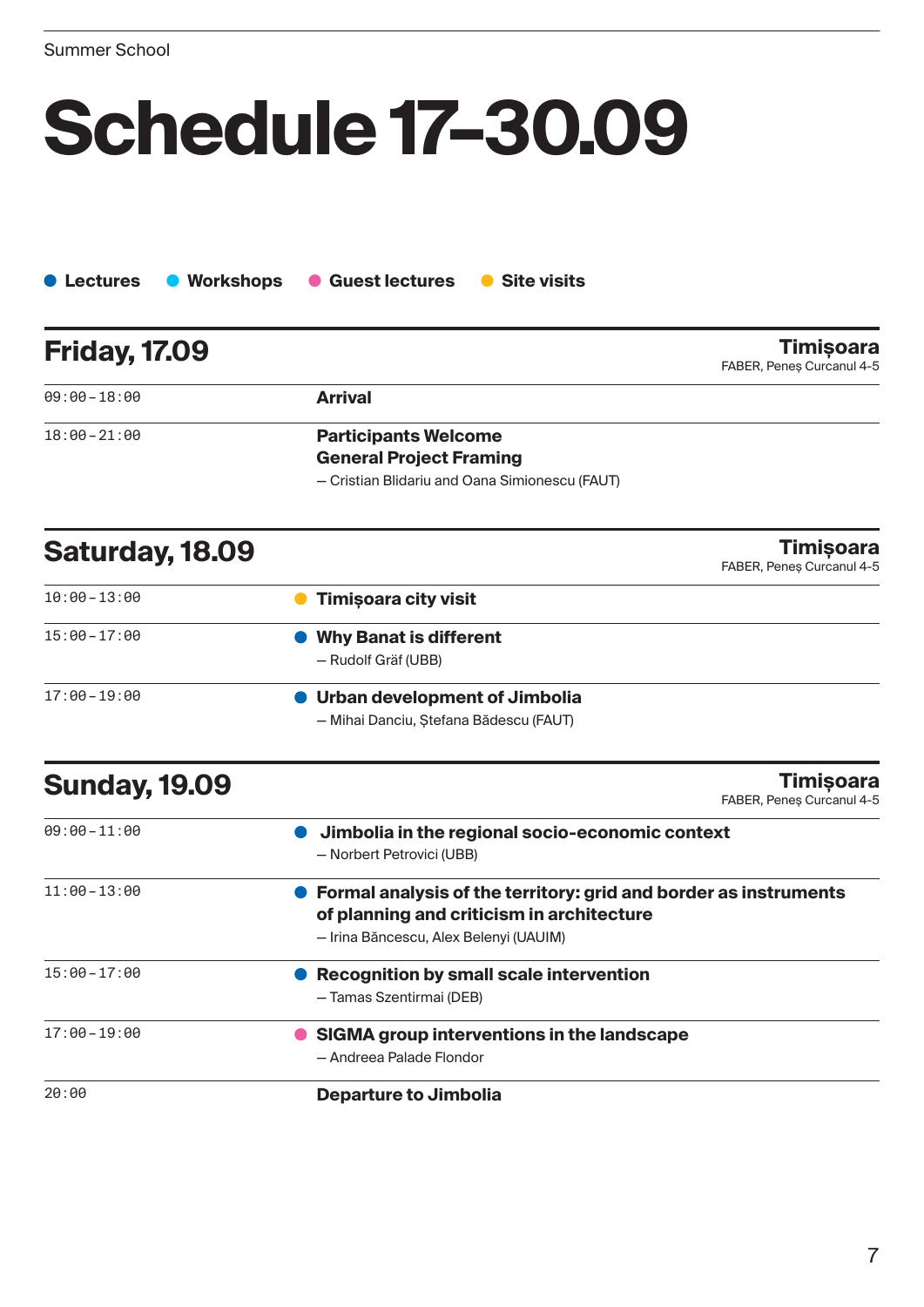**C** Lectures **C** Workshops **C** Guest lectures **C** Site visits

| <b>Monday, 20.09</b> | <b>Jimbolia</b><br>Casa de Cultură, Tudor Vladimirescu 88 |
|----------------------|-----------------------------------------------------------|
| $09:00 - 15:00$      | <b>Official Jimbolia &amp; Site visit</b>                 |
|                      | - guided by Sergiu Petru Dema                             |
| $17:00 - 20:00$      | Individual site explorations                              |
| $17:00 - 19:00$      | Jimbolia and its cultural networks & stories (TBC)        |
|                      | - Marcel Tolcea                                           |

| <b>Tuesday, 21.09</b> | <b>Jimbolia</b><br>Casa de Cultură, Tudor Vladimirescu 88                                       |
|-----------------------|-------------------------------------------------------------------------------------------------|
| $09:00 - 11:00$       | History drawn in the landscape-border imprints and<br>how to read them<br>- Gergely Sági (BME)  |
| $11:00 - 13:00$       | Industry and Town Development. Changes of Paradigms<br>- Irina Tulbure (UAUIM)                  |
| $15:00 - 17:00$       | Digital brick: Contemporary approaches in working<br>with the Brick<br>- Bojan Tepavcevic (UNS) |
| $17:00 - 19:00$       | Brick - a timeless way of building<br>- Ioan Andreescu (FAUT)                                   |
| 19:00                 | Individual site explorations                                                                    |

### **Wednesday, 22.09**

| $09:00 - 18:00$ | Kikinda and Mako visits                                                           |
|-----------------|-----------------------------------------------------------------------------------|
| $20:00-22:00$   | $\bullet$ KDK – Intervention strategies for the german hinterland<br>(case-study) |
|                 | - Judith Sandmeier (BLFDP)                                                        |

**Kikinda**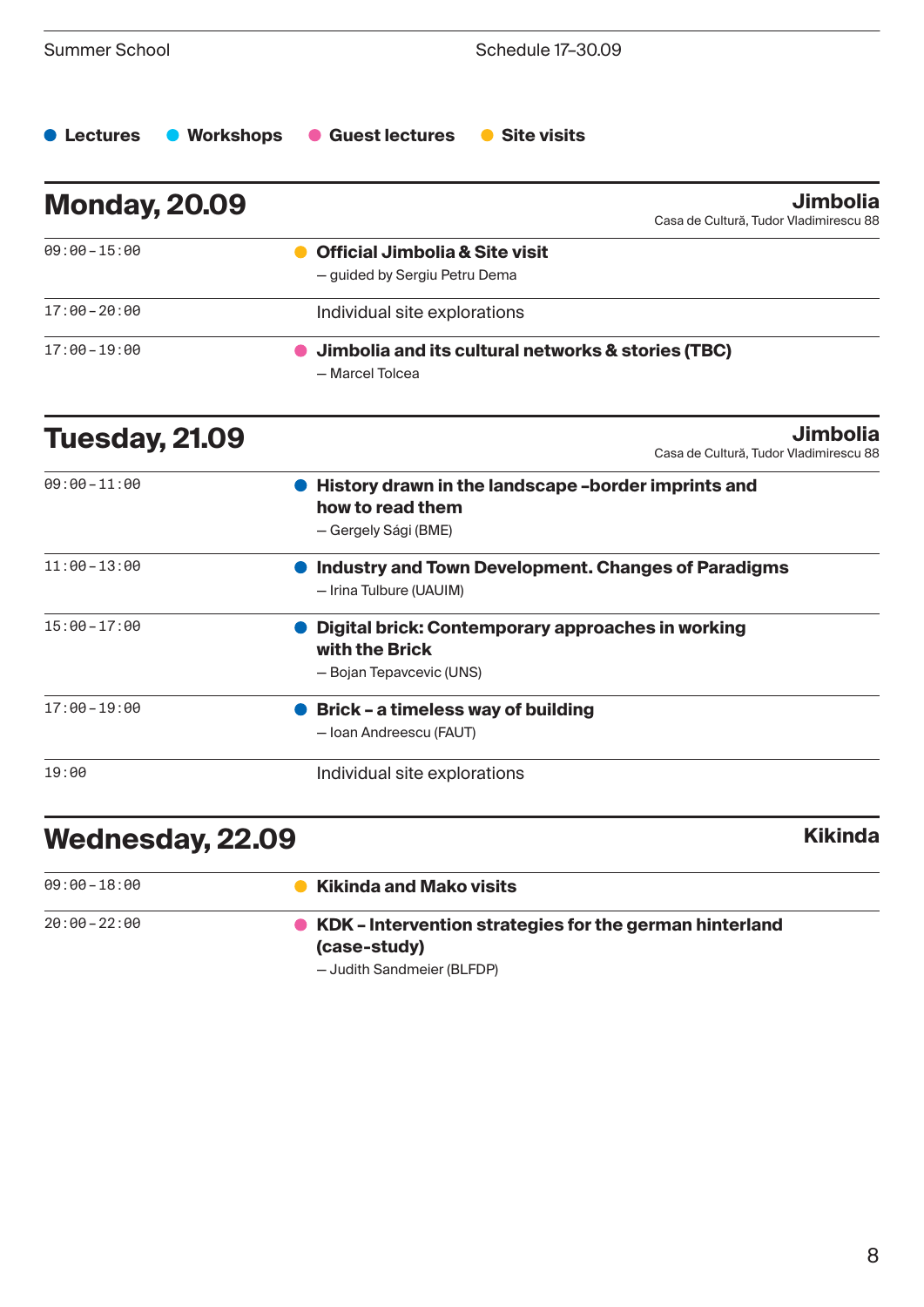| <b>Summer School</b> |                  | <b>Schedule 17-30.09</b>                                                                                                       |                                                           |
|----------------------|------------------|--------------------------------------------------------------------------------------------------------------------------------|-----------------------------------------------------------|
| <b>Lectures</b>      | <b>Workshops</b> | <b>Guest lectures</b><br><b>Site visits</b>                                                                                    |                                                           |
|                      | Thursday, 23.09  |                                                                                                                                | <b>Jimbolia</b><br>Casa de Cultură, Tudor Vladimirescu 88 |
| $09:00 - 11:00$      |                  | <b>Exploring and interpreting heritage in the landscape</b><br>- Bogdan Demetrescu (FAUT)                                      |                                                           |
| $11:00 - 13:00$      |                  | <b>Green Architect</b><br>- Tiberiu Bucșa (FAUT)                                                                               |                                                           |
| $15:00 - 17:00$      |                  | <b>Process VS. Object. Working with (Postindustrial)</b><br>communities<br>- Cristi Borcan, Ilinca Păun Constantinescu (UAUIM) |                                                           |
| $17:00 - 20:00$      |                  | Individual site explorations                                                                                                   |                                                           |
| $11:00 - 13:00$      |                  | Post-industrial landscapes: waste or heritage?<br>- Oana Tiganea                                                               |                                                           |
| <b>Friday, 24.09</b> |                  |                                                                                                                                | <b>Jimbolia</b><br>Casa de Cultură, Tudor Vladimirescu 88 |
|                      |                  | <b>Free day</b>                                                                                                                |                                                           |
| Saturday, 25.09      |                  |                                                                                                                                | <b>Jimbolia</b><br>Casa de Cultură, Tudor Vladimirescu 88 |
| $09:00 - 13:00$      |                  | <b>Exploring with contemporary instruments</b><br>- Kaloian Tsetvkov (SUSKO)                                                   |                                                           |
|                      |                  | Data visualization for architects and urbanists<br>- Norbert Petrovici and Cristian Pop (UBB)                                  |                                                           |
| $15:00 - 19:00$      |                  | Workshop sessions running in parallel                                                                                          |                                                           |
| $20:00 - 22:00$      |                  | <b>Wienerberger: Baking Brick</b>                                                                                              |                                                           |
| <b>Sunday, 26.09</b> |                  |                                                                                                                                | <b>Jimbolia</b><br>Casa de Cultură, Tudor Vladimirescu 88 |
| $09:00 - 10:00$      |                  | <b>SUSKO/UBB workshops</b>                                                                                                     |                                                           |
| $10:00 - 13:00$      |                  | Workshop sessions running in parallel                                                                                          |                                                           |
| $15:00 - 19:00$      |                  | Workshop sessions running in parallel                                                                                          |                                                           |
| $20:00 - 22:00$      |                  | Working with the landscape (case-study)<br>- Alexandru Ciobota                                                                 |                                                           |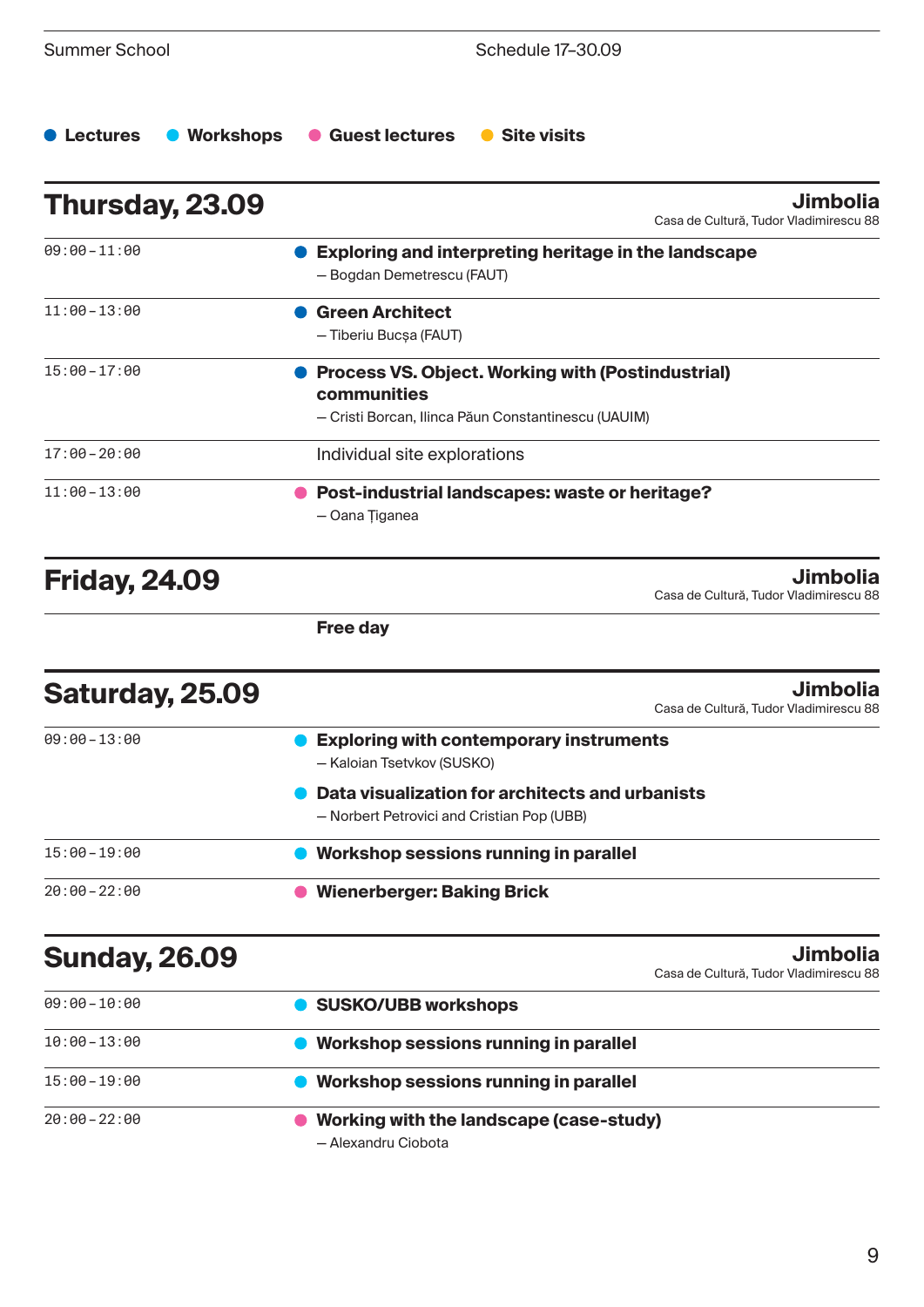**C** Lectures **C** Workshops **C** Guest lectures **C** Site visits

| <b>Monday, 27.09</b> | <b>Jimbolia</b><br>Casa de Cultură, Tudor Vladimirescu 88                                                    |
|----------------------|--------------------------------------------------------------------------------------------------------------|
| $0.99:00 - 10:00$    | ● SUSKO/UBB workshops                                                                                        |
| $10:00 - 13:00$      | Workshop sessions running in parallel                                                                        |
| $15:00 - 19:00$      | Workshop sessions running in parallel                                                                        |
| $20:00-22:00$        | Architectural heritage of the brick factories (summary<br>of a doctoral thesis)<br>- Péter Kronavetter (BME) |

| <b>Tuesday, 28.09</b> | <b>Jimbolia</b><br>Casa de Cultură, Tudor Vladimirescu 88                                                                          |
|-----------------------|------------------------------------------------------------------------------------------------------------------------------------|
| $09:00 - 10:00$       | <b>SUSKO/UBB workshops</b>                                                                                                         |
| $10:00 - 13:00$       | Workshop sessions running in parallel                                                                                              |
| $15:00 - 19:00$       | Preparing the workshop results materials                                                                                           |
| $20:00 - 21:00$       | Recollective architecture. Common tendencies around<br>the wide field of heritage basing on the PACE initiative<br>- Levente Szabó |
| $21:00-22:00$         | Working with the cultural landscape (case-study)<br>- Zsolt Vasaros (BME)                                                          |

| <b>Wednesday, 29.09</b> |                                          | <b>Jimbolia</b><br>Casa de Cultură, Tudor Vladimirescu 88 |
|-------------------------|------------------------------------------|-----------------------------------------------------------|
| $0.99:00 - 10:00$       | SUSKO/UBB workshops                      |                                                           |
| $10:00 - 13:00$         | Preparing the workshop results materials |                                                           |
| $15:00 - 19:00$         | <b>Final presentation</b>                |                                                           |
| $19:00 - 22:00$         | <b>Closing Party</b>                     |                                                           |

### **Thursday, 30.09**

**Jimbolia** Casa de Cultură, Tudor Vladimirescu 88

09:00

**Departure**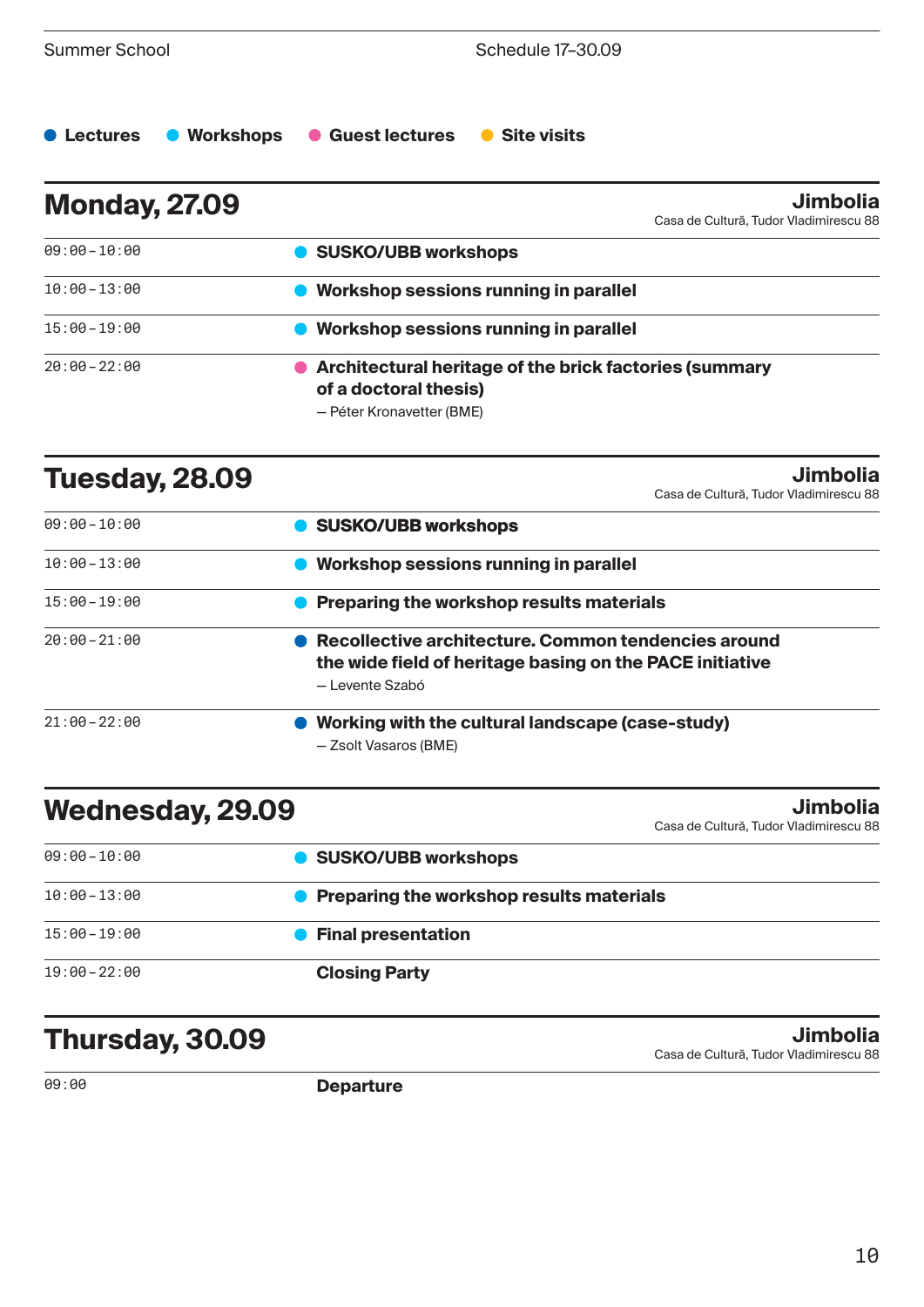# **Lectures**

| <b>Why Banat is different</b><br>Rudolf Gräf (UBB)                                                                                                       | The lecture provides a brief incursion into the rich<br>and surprising history of the former Banat Region.                                                                                                                                                                                                                                                                                                                 |
|----------------------------------------------------------------------------------------------------------------------------------------------------------|----------------------------------------------------------------------------------------------------------------------------------------------------------------------------------------------------------------------------------------------------------------------------------------------------------------------------------------------------------------------------------------------------------------------------|
| Urban development of Jimbolia<br>Mihai Danciu, Ștefana Bădescu (FAUT)                                                                                    | The lecture introduces a comprehensive<br>understanding of the current status of urban<br>development in Jimbolia, as a result of overlapping<br>historic and contemporary layers. A particular<br>aspect is the presentation of the current<br>investment projects and their impact on spatial<br>coherence.                                                                                                              |
| Jimbolia in the regional socio-<br>economic context<br>Norbert Petrovici (UBB)                                                                           | We will follow the population and the economic<br>dynamic to draw the fate of Jimbolia in the context<br>of the Banat region in the last three decades. The<br>aim is an overview of the major sources of data on<br>the locality and region and their interpretation using<br>data visualization techniques.                                                                                                              |
| Formal analysis of the territory: grid and<br>border as instruments of planning and<br>criticism in architecture<br>Irina Băncescu, Alex Belenyi (UAUIM) | The course aims to build up knowledge and skills<br>for critical thinking through the applied theory of<br>the concepts of grid and border on the research<br>area. Permanently connecting theory & history of<br>the two concepts and the practice on site, grids<br>and borders are to be approached both separately<br>and associated, through comparative research,<br>including a selection of relevant case studies. |
| <b>Recognition by small scale intervention</b><br>Tamas Szentirmai (DEB)                                                                                 | Site-specific interventions as architectural and<br>artistic tools. How can creation contribute to<br>understanding a spatial situation and to emphasize<br>certain attributes? The lecture focuses on the<br>importance of the site, the selection of the specific<br>site for an intervention. The lecture shows case<br>studies from the field of architecture and art as well.                                         |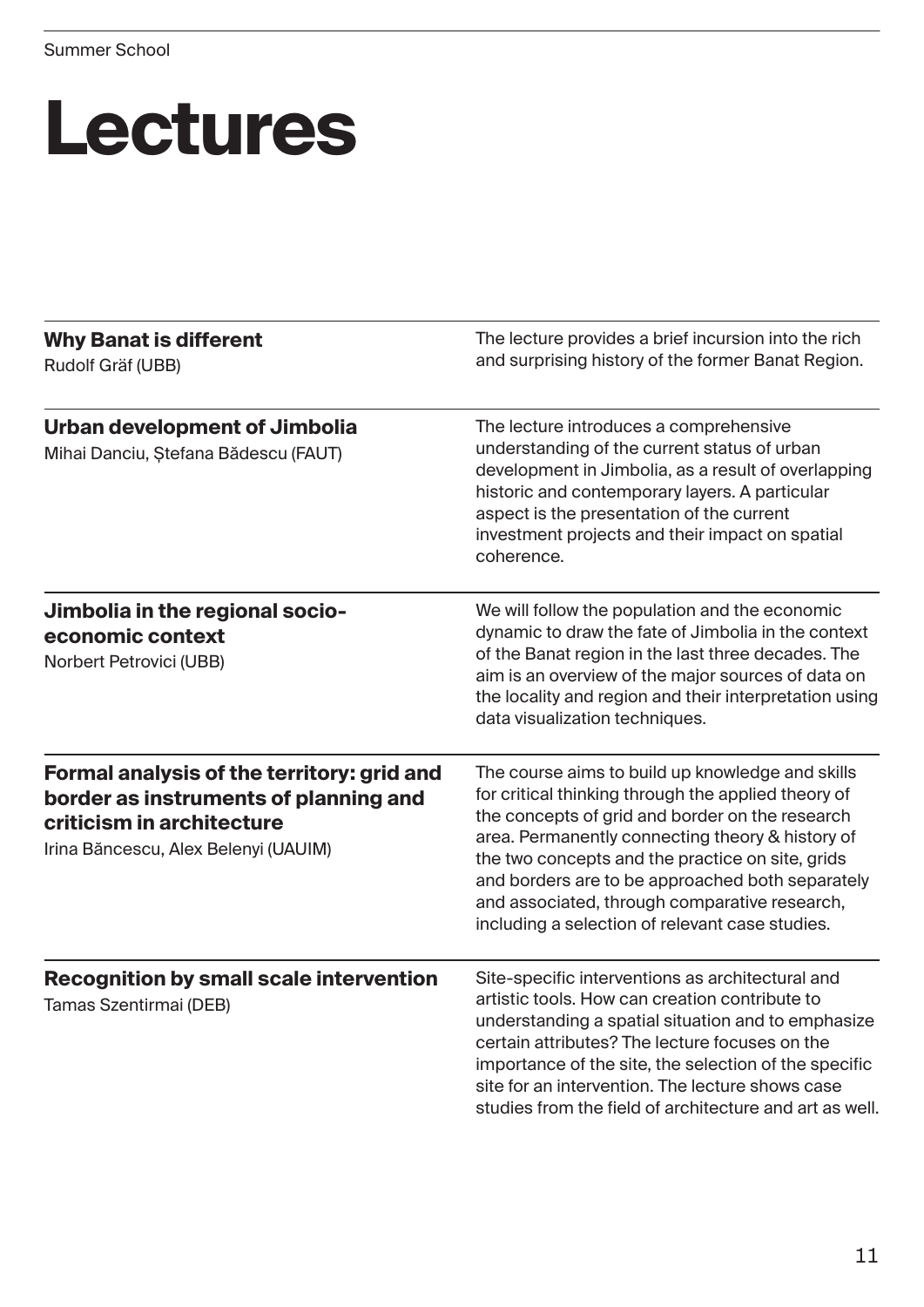| History drawn in the landscape - border<br>imprints and how to read them<br>Gergely Sági (BME)       | With the help of the ancient maps and very<br>contemporary tools (like satellite pictures) we could<br>easily find all our history drawn in the structure of<br>our cities and the surrounding landscape. If we<br>know how to read these imprints we could add a<br>very important new tool for our research. People<br>forget - landscape remains.                                                                                                                                                                       |
|------------------------------------------------------------------------------------------------------|----------------------------------------------------------------------------------------------------------------------------------------------------------------------------------------------------------------------------------------------------------------------------------------------------------------------------------------------------------------------------------------------------------------------------------------------------------------------------------------------------------------------------|
| <b>Industry and Town Development.</b><br><b>Changes of Paradigms</b><br>Irina Tulbure (UAUIM)        | It is well known that Jimbolia's brick factory<br>represented a trademark of Banat in the 19th<br>century and also a relevant sample of the larger<br>phenomena of private industrialization that lasted<br>until the end of the interwar period. The lecture is<br>mainly focused on the transformations of the<br>industrial areas in relation with the town<br>development due to the new economic strategies<br>that marked post war Romania.                                                                          |
| <b>Digital brick: Contemporary approaches</b><br>in working with the Brick<br>Bojan Tepavcevic (UNS) | The lecture Digital Brick will give insight into the<br>latest approaches in design and construction of<br>buildings with brick and clay. In this lecture, various<br>examples of innovative design and construction<br>with brick will show how we can re-think brick<br>design in our build environment in a novel way.                                                                                                                                                                                                  |
| Brick - a timeless way of building<br>Ioan Andreescu (FAUT)                                          | While looking at and considering the many<br>applications of brick as a building block enabling<br>the development of architectural language, during<br>the lecture students will be transported through<br>historical time as well as geographical and cultural<br>space, using critical discourse and hermeneutics.<br>The lecture will shed light not only on the physical<br>but also on the metaphysical qualities of this<br>material and its timeless way of building.                                              |
| <b>Exploring and interpreting heritage in</b><br>the landscape<br>Bogdan Demetrescu (FAUT)           | The lecture aims to present the evolution of the<br>territory of the Banat region, seen by the way in<br>which the hydrographic system was the basis for<br>the development of the existing infrastructure and<br>built fund. The built heritage must be understood<br>from the way it adapted to the natural or<br>anthropized landscape and how it used the<br>resources of the place. Jimbolia is a great example<br>to illustrate these relationships and how they can<br>be rediscovered and developed in the future. |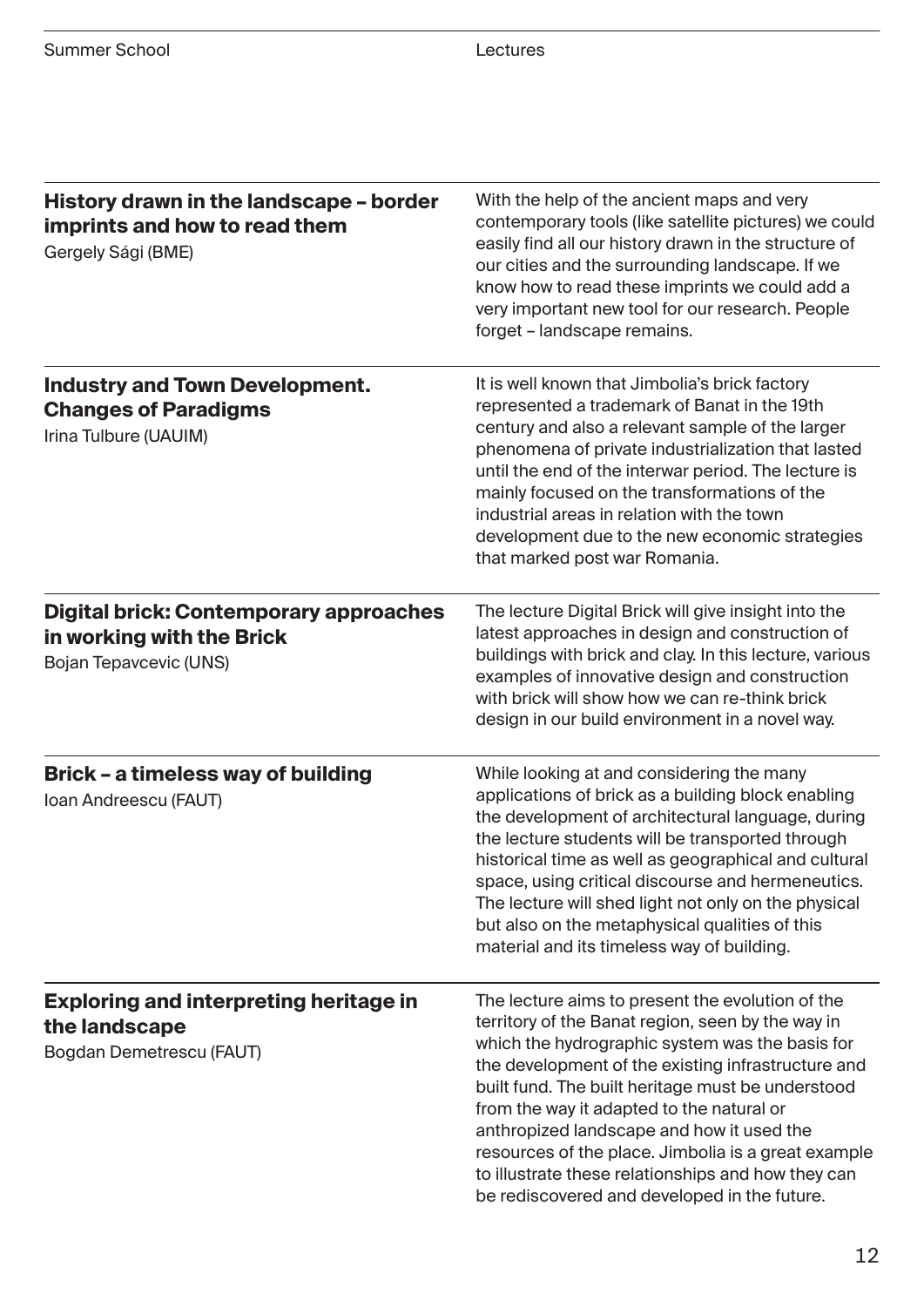| <b>Green Architect</b><br>Tiberiu Bucșa (FAUT)                                                                                                  | The lecture tries to look around the often used term<br>"green" in association with architecture practice,<br>decode its common meanings and formulate its<br>possible perspectives.                                                                                                                                                                                                                                                                                                                                                                                                                                                                                                                                    |
|-------------------------------------------------------------------------------------------------------------------------------------------------|-------------------------------------------------------------------------------------------------------------------------------------------------------------------------------------------------------------------------------------------------------------------------------------------------------------------------------------------------------------------------------------------------------------------------------------------------------------------------------------------------------------------------------------------------------------------------------------------------------------------------------------------------------------------------------------------------------------------------|
| <b>Process VS. Object. Working with</b><br>(Post Industrial) communities<br>Cristi Borcan, Ilinca Păun Constantinescu (UAUIM)                   | The course will showcase examples of processes<br>developed between architects, urban planners,<br>anthropologists and different communities through<br>collaborative and knowledge exchange actions.<br>Thus, the proposed interdisciplinary approach of<br>the course offers the framework and the tools to<br>understand, engage and work within the conditions<br>of a real community and place. Furthermore, the<br>students will learn to connect major events that<br>affected the urban fabric to the dynamic of the<br>urban life. By discussing how to collectively draft a<br>problem definition, the students will gain an<br>understanding of the design practice as an open-<br>ended and shared process. |
| <b>Recollective architecture, Common</b><br>tendencies around the wide field of<br>heritage based on the PACE initiative<br>Levente Szabó (BME) | PACE (https://paceproject.eu) is a selection of the<br>most outstanding contemporary public buildings<br>and projects from East-Central European countries.<br>The lecture presents the first results of the first<br>category which is about the relationship between<br>memory and architecture. The phenomenon of<br>memory can be a relevant tool for the evaluation of<br>the development of the layers of the past. We can<br>identify the sensible and specific common borders<br>of the current selection, based on the nominations<br>of the first two years by the international jury from<br>the fields of heritage: monuments, reconstruction<br>and memorial places.                                       |
| Working with the cultural landscape<br>Zsolt Vasaros (BME)                                                                                      | The lecture presents a selection of realized and<br>planned architectural projects situated mainly in<br>Hungary. The projects are usually dealing with<br>multilayered cultural landscapes. The relation<br>between the architectural concept and its physical<br>and intellectual environment is in the focus of the<br>design. The layers of history, natural values,<br>archaeology and the built environment or its<br>scarcity influence the design process, the selected<br>case studies are reflecting on this approach.                                                                                                                                                                                        |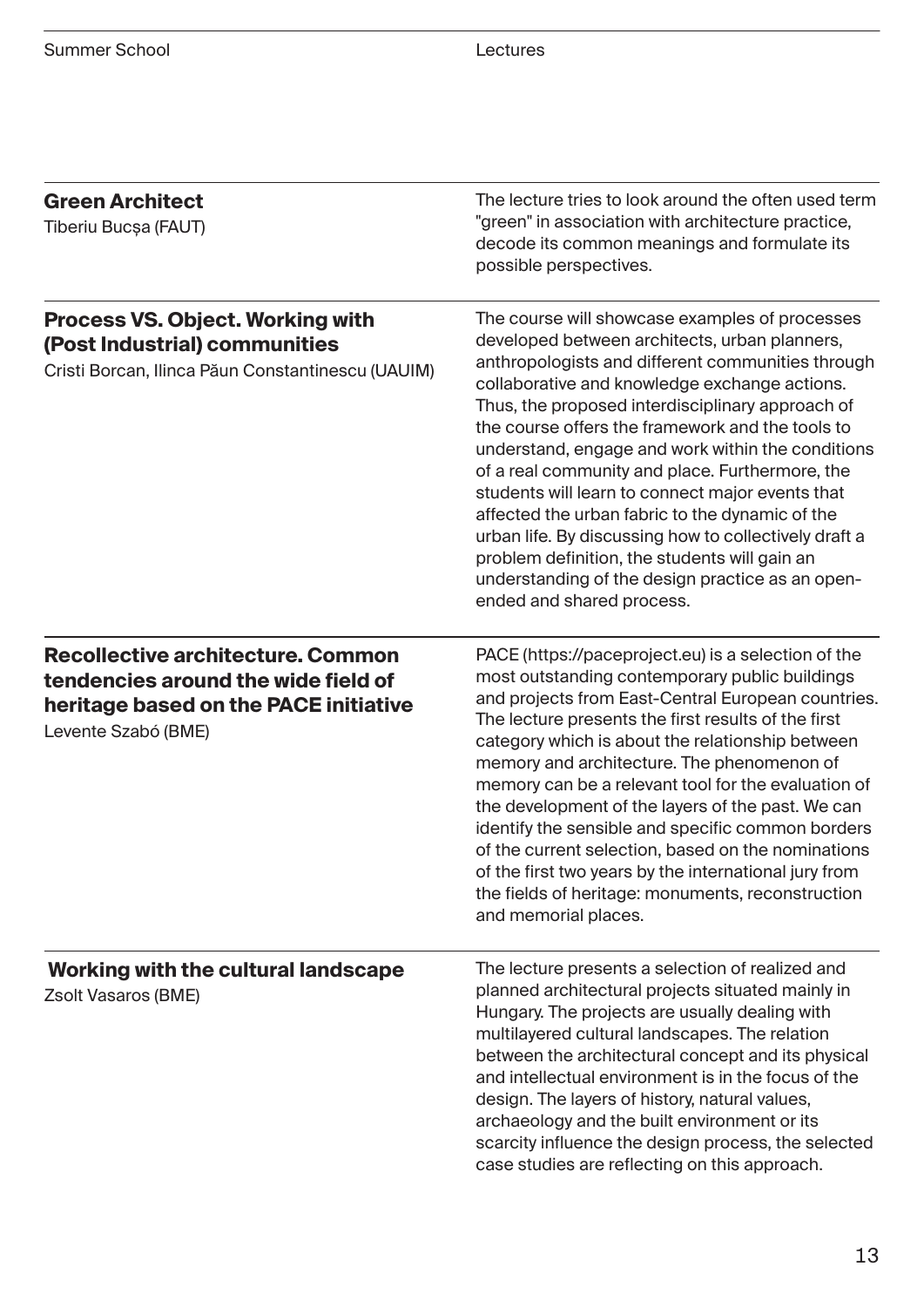# **Workshops**

#### **Overall program steering**

Cristian Blidariu, Bogdan Isopescu, Oana Simionescu (FAUT)

### **1. Exploration tools**

Max. 15 students/workshop

| <b>Exploring with GIS</b><br>Kaloian Tsetvkov, Georgi Bardarov,<br>Petar Stoianov (SUSKO)      | Geographic Information System (GIS) allows for any<br>amount or type of information to be linked to a<br>spatial coordinate, on a map opening the way to<br>complex analysis with both quantitative and<br>qualitative data. This workshop will provide the skills<br>and competences required in order to proficiently<br>use the GIS tool for territorial exploration.                                                                                                                                                                                                   |
|------------------------------------------------------------------------------------------------|----------------------------------------------------------------------------------------------------------------------------------------------------------------------------------------------------------------------------------------------------------------------------------------------------------------------------------------------------------------------------------------------------------------------------------------------------------------------------------------------------------------------------------------------------------------------------|
| Data visualization for architects and<br>urbanists<br>Norbert Petrovici and Cristian Pop (UBB) | The aim of the workshop is to introduce the<br>attendees to tools like Tableau or PowerBI, to<br>generate static (for print) or interactive (online) data<br>driven presentations. Official records are used to<br>make sense of Jimbolia and the region. We<br>address how an architect, or an urbanist can infer<br>information about the inhabitants of a place based<br>on publicly available data. In addition, the<br>instructors will assist the participants in working<br>with their data for the proposal for the contest<br>unfolding during the summer school. |

### **2. Exploration methods**

Max. 6 students/workshop

#### **Town and industry**

Irina Tulbure, Irina Băncescu, Cristi Borcan, Cristian Bădescu (UAUIM), Alexandru Belenyi (guest), Ilinca Păun Constantinescu (quest)

The scope of the exercise is to understand how the brick industry (with its presence and absence) marked the urban evolution and the life of Jimbolia, by using a participative and collaborative research method.

The exercise will combine 2 different approaches:

- an intuitive approach, based on a personal understanding of the site using subjective, creative, and sensible criteria;
- a scientific approach that will make use of preestablished formal criteria, in order to point out the material and immaterial traces of the brick industry.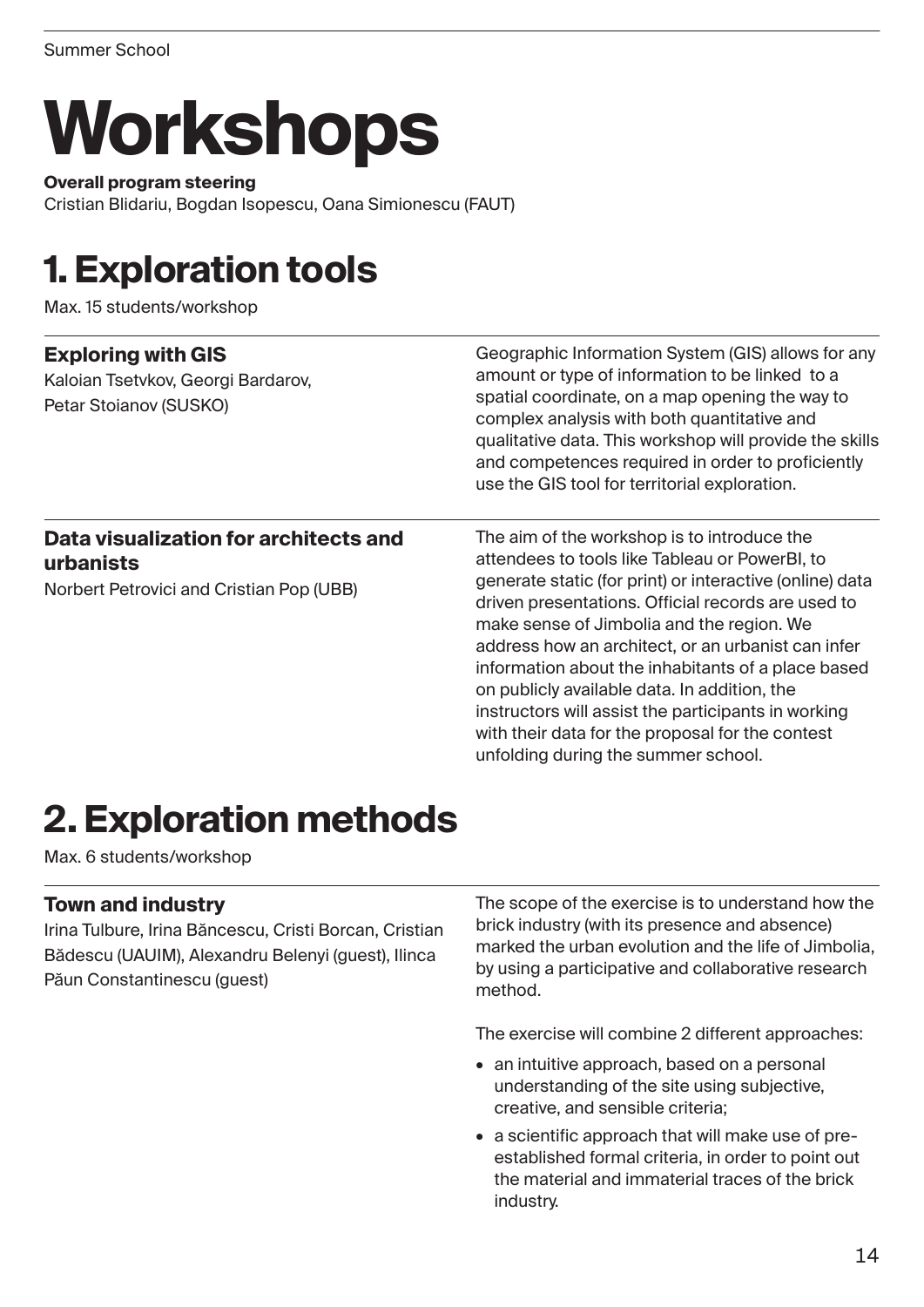|                                                                                                             | The data gathered on-site will be displayed on two<br>collaborative maps standing on opposed walls, that<br>will highlight both the duality of the two<br>perspectives, and two different images of a<br>tangible Jimbolia and an intangible, sensible,<br>symbolic one.                                                                                                                                                                                                                                                                                                                                              |
|-------------------------------------------------------------------------------------------------------------|-----------------------------------------------------------------------------------------------------------------------------------------------------------------------------------------------------------------------------------------------------------------------------------------------------------------------------------------------------------------------------------------------------------------------------------------------------------------------------------------------------------------------------------------------------------------------------------------------------------------------|
|                                                                                                             | The method of confronting the intuitive approach<br>(genuine observation and interpretation) and the<br>scientific approach (guided field research and<br>analysis) aims to put forth the importance of<br>creating a balance between the personal<br>understanding of a site and the objective and<br>universal instruments of the profession. The<br>exercise stresses students to position themselves<br>both as subjective observers and as professionals<br>and learn how to collectively draft a problem<br>definition that could stand as a starting point for<br>future flexible approaches on Jimbolia town. |
| <b>Walking the canal</b><br>Tamás Szentirmai, János Vági, Miklós János Boros<br>(DEB)                       | We will get to know the city together by walking<br>around the canal surrounding it and carrying out<br>various activities and interventions. This active<br>participation reveals layers of the city that would<br>otherwise not be known, and many new<br>perspectives as well. This kind of personal,<br>intensive site exploration is essential for the<br>success of interventions, whether in architecture or<br>the visual arts.                                                                                                                                                                               |
| Understanding water as a tool forming<br>the heritage of Jimbolia<br>Bogdan Demetrescu, Mihai Danciu (FAUT) | The workshop proposes an objective analysis<br>regarding the evolution of the territory surrounding<br>Jimbolia, as part of a larger landscape of significant<br>relation between water and land. Using QGIS and<br>drone surveys, the participants will understand the<br>evolution of the water streams and lakes, a natural<br>heritage in relation to the built one.                                                                                                                                                                                                                                              |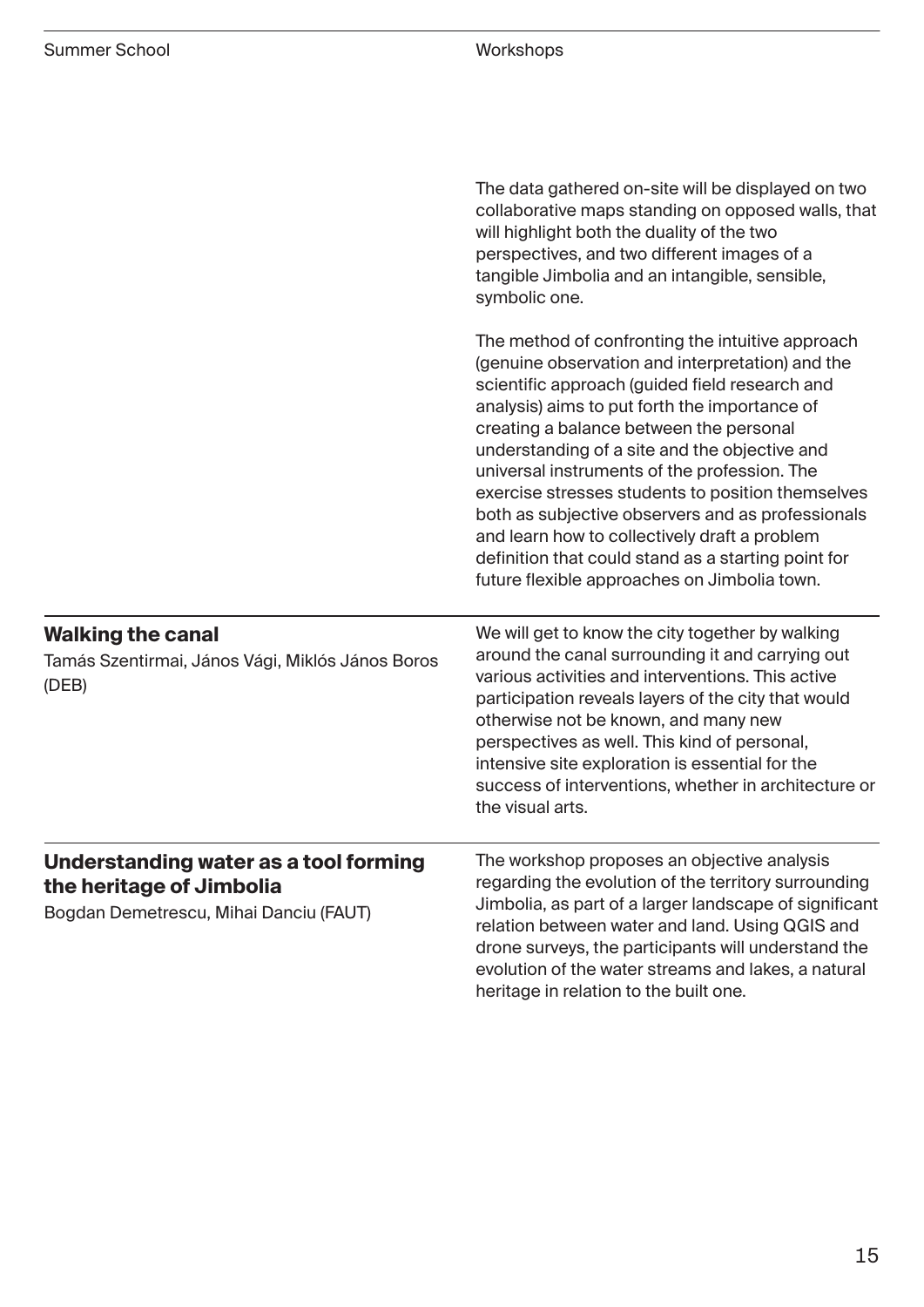| <b>Digital brick: Contemporary approaches</b><br>in working with the Brick<br>Marko Jovanić, Marko Vučuć (UNS) | Brick is one of the oldest known building materials.<br>For many centuries, brick was considered a low<br>tech material, commonly used in the<br>vernacular(traditional) architecture. In the past two<br>decades, advancements in digital technologies<br>have changed the way we think and build in<br>architecture, bringing innovations in the way we<br>design and do constructions with brick.<br>The workshop will provide basic skills for novel<br>design and construction techniques with brick.<br>Students will learn how to parametrically generate<br>brick walls and patterns and how such walls can be<br>fabricated. Students will gain basic skills in<br>parametric design with Rhino/Grasshopper as well<br>as basic understanding of contemporary digital<br>fabrication approaches for brick construction. |
|----------------------------------------------------------------------------------------------------------------|----------------------------------------------------------------------------------------------------------------------------------------------------------------------------------------------------------------------------------------------------------------------------------------------------------------------------------------------------------------------------------------------------------------------------------------------------------------------------------------------------------------------------------------------------------------------------------------------------------------------------------------------------------------------------------------------------------------------------------------------------------------------------------------------------------------------------------|
| <b>Working with built heritage</b><br>Zoltán Major, Gergely Sági, Levente Szabó, Zsolt<br>Vasáros (BME)        | The history of Jimbolia left us many different layers<br>of built heritage which all are identical - not only as<br>their original structure but also their transformation<br>during the time kept important parts of the history.<br>These layers are sometimes hidden or their story is<br>forgotten, however they are parts of the common<br>heritage of Jimbolia. We invite the students<br>participating in this workshop to re-explore and<br>recollect these lost or hidden stories and with small<br>(or larger - up to one's personal ambitions)<br>architectural interventions try to continue them.<br>And if with our interventions we make the Jimbolia<br>people more conscious about the values and<br>stories of their built heritage we hope we can give<br>back a part of its history to the local community.  |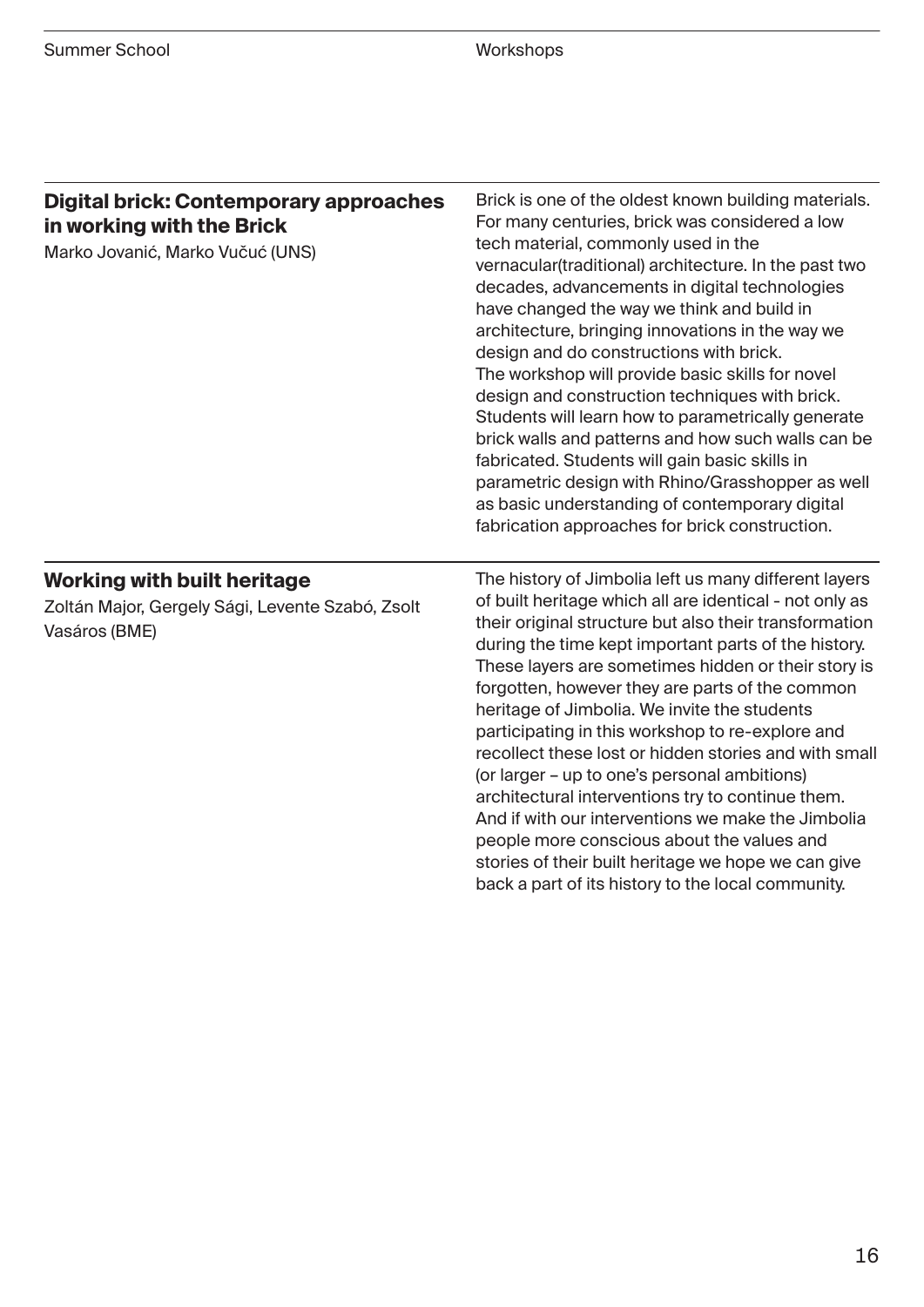# **Scholarship and Admission**

#### **The scholarship**

The summer school is open to any student actively studying in any of the partner Universities and Faculties. Each partner institution will participate with 4 students. It is recommended that the same students participate in both summer schools (Jimbolia and Kikinda).

A scholarship is provided for each of the selected students (maximum 28 in total, 4 from each University). Considering the distance between the schools and Jimbolia, the total amount of the scholarship is the following:

- 832 euro for FAUT and UNS
- 932 euro for BME, DEB, SUSKO, UBB and UAUIM

The same amount will also be provided for the Kikinda summer school, next year.

#### **Summer school admission procedure**

In order to be admitted to the Summer School and receive the scholarship, students have to follow the following steps:

- 1. Make sure they are an active student in one of the partner Universities/Faculties.
- 2. Fill-in **[this form](https://form.123formbuilder.com/5980372/triplex-confinium-summer-school-application-form)** until the 1st of September.

In order to select the 4 students that will participate in the summer school, each partner will evaluate its own students and will communicate the selection to all applicant students until the 3rd of September. The final list of participating students will be published on the Triplex Confinium website on the 6th of September.

In the evaluation process, each partner will grade each application with maximum 100 points, considering the following criteria:

- The availability to participate in both summer schools (max 10 points)
- Participation in the Competition (max 10 points)
- Motivation (max 40 points)
- Background (max 40 points)

*The evaluation process cannot be contested.*

#### **Some practical information**

The language of the Summer School is English. The applicants need to be proficient in English in order to be able to participate. We will not provide translation in native languages.

Applicants will need to bring their own laptops/ tablets to the summer school.

The scholarship will be used to cover expenses related to the participation in the summer school: transportation, accomodation, food and beverages, etc. The summer school organisers will take care of:

- transport from Timișoara to Jimbolia (on the 19th of September)
- transport for the field trip to Kikinda and Mako (on the 22nd of September)

Since Jimbolia is a small town, the organisers made a reservation for all participants at this pension: <https://maps.app.goo.gl/aAu2rC3CLU5tHHHQ9> The accommodation will be paid by each participant, from the scholarship, at the beginning of the summer school. Participants must find their own accommodation in Timișoara.

Each student is responsible to organise its travel to Timișoara and back to its home, in accordance with the Summer School Schedule.

When traveling from another country, please make sure you comply with the current covid regulations: [https://reopen.europa.eu/en/map/ROU/7011](https://reopen.europa.eu/en/map/ROU/7011,)